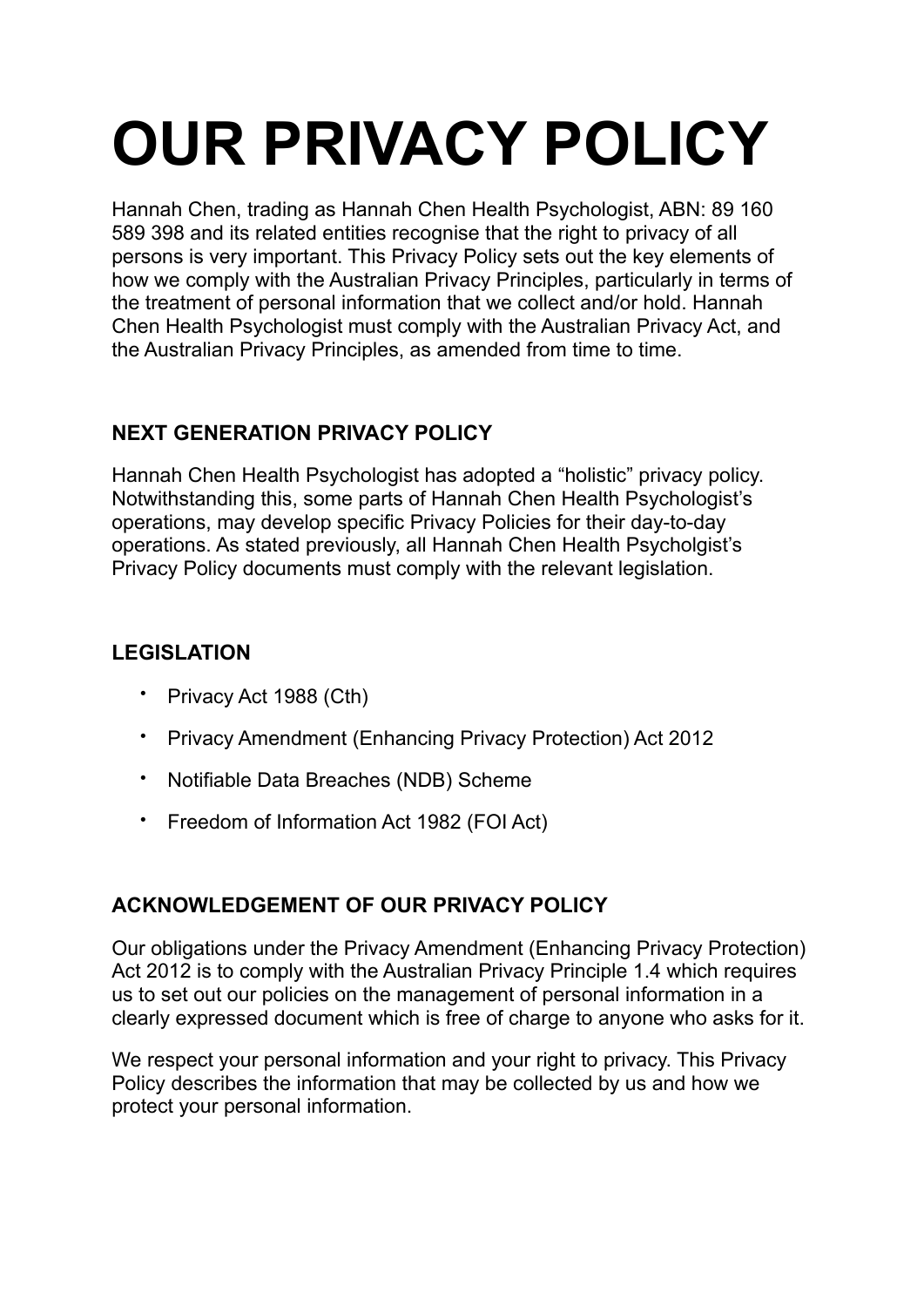Should there be, in any specific case, any inconsistency between this statement and the Act, this statement shall be interpreted, in respect of that case, to give effect to, and comply with the legislation.

## **EXCEPTION IN RELATION TO EMPLOYEE RECORDS**

Under the Privacy Act, the Australian Privacy Principles do not apply to an employee record held by the employing entity. As a result, this Privacy Policy does not apply to Hannah Chen Health Psychologist's treatment of an employee record, where the treatment is directly related to a current or former employment relationship between Hannah Chen Health Psychologist and employee.

## **CHILDREN AND MINORS**

All reasonable steps will be taken that personal information will not be collected by any person who is known by the organisation to be under the age of fifteen (15) without the consent of a parent or legal guardian.

Persons under age fifteen (15) may only provide personal information with the involvement and consent of a parent or legal guardian.

## **VULNERABLE COMMUNITY SEGMENTS**

All reasonable steps will be taken to ensure sensitive personal information will not be collected from known vulnerable community segments without their express consent, or if they are unable to give consent, consent is obtained from a legal guardian.

## **THE KIND OF PERSONAL INFORMATION WE COLLECT AND HOLD**

Generally speaking, the Personal Information we collect is used by us to operate Hannah Chen Health Psychologist. The Personal Information we collect about you is mostly used for performing our professional services, billing, identification, authentication, and for contacting you if needed. This information can include your name, gender, date of birth, country of birth, addresses, telephone numbers, email addresses, and credit and banking details.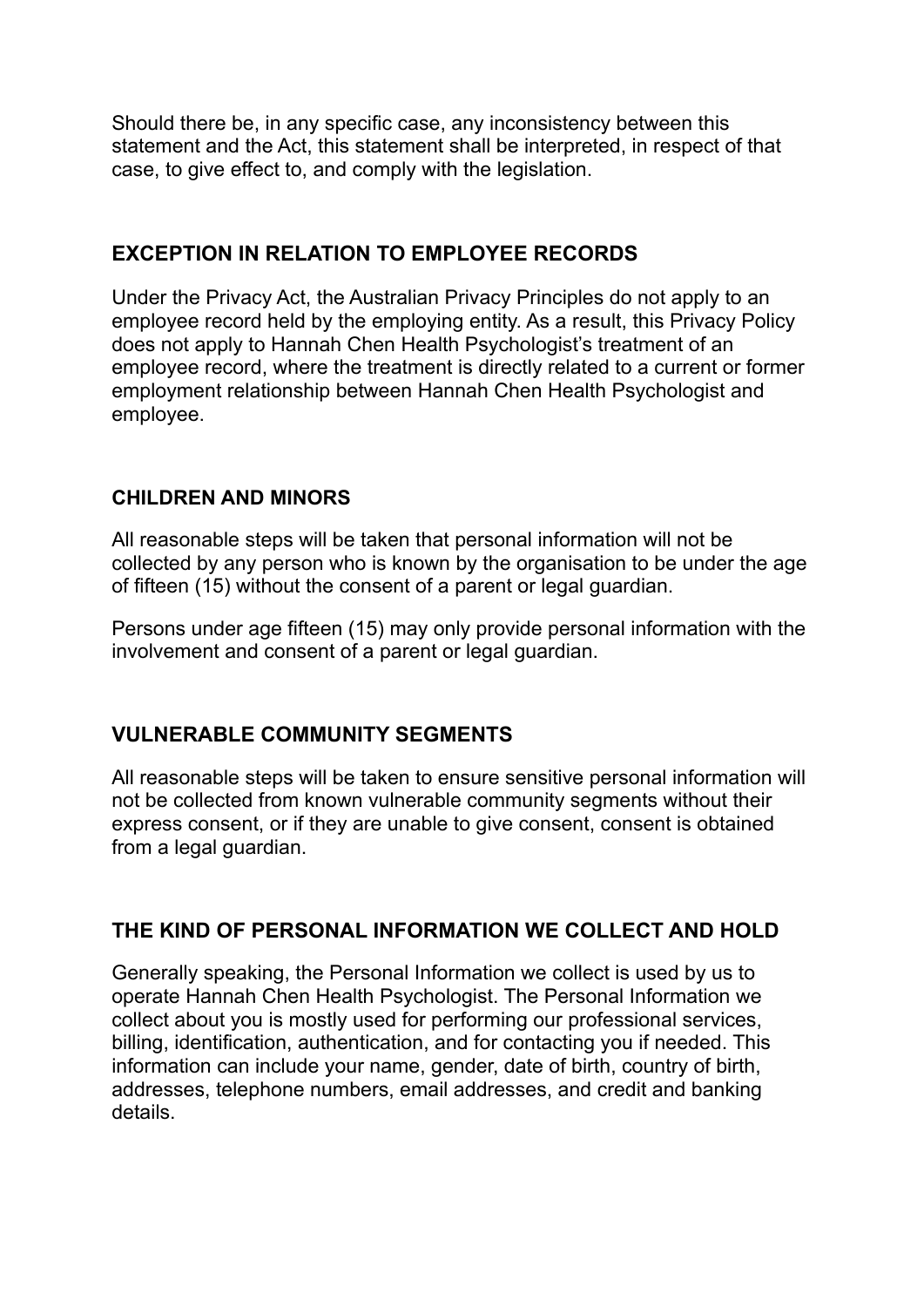Where reasonable and relevant, we collect any special categories of personal data about you. This includes details about your race or ethnicity, religious or philosophical beliefs, sex life, sexual orientation, political opinions, information about your health, and genetic and biometric data. We do not collect any information about criminal convictions and offences.

Personal information means information we hold about you from which your identity is either apparent or can be reasonably determined. We may collect non-personal information from you, such as browser type, operating system, and web pages visited to help us manage our web site.

Many of our services, consultations, and meetings are recorded via notes. On rare occasions videocalls may also be recorded. Any images of people attending and participating in our services and/or meetings, or other recordings, for example as above, will not be used or shown in part for promotional purposes, resource material and commercial activities.

We may, with consent, use email addresses to share news, tips, updates and special offers. People who receive these promotional emails can unsubscribe at any time.

We may use other data for a range of different purposes, provided we comply with applicable law and our contractual commitments. In some countries (for example, European Economic Area countries), local legal regimes may require us to treat some or all of other data as "personal data" under applicable data protection laws. Where this is the case, we will process other data only for the same purposes as "personal data" under this Privacy Policy.

Other potential ways we may use your Personal Information:

- **To deliver customer service** and assist you with any inquiries you may have.
- **To analyze trends, administer or optimise Hannah Chen Health Psychologist,** monitor usage or traffic patterns and gather demographic information about our user base as a whole.
- **To control unauthorised use or abuse of Hannah Chen Health Psychologist resources**—or otherwise detect, investigate or prevent activities that may violate our policies or be illegal.

We work with third-party services in Australia and the rest of the world (such as our web host, data backup and payment provider) that we allow access to Personal Information, and may use it on our behalf strictly for the purposes for which they are engaged. We minimise the amount of personal data that is utilised by these services, and we have ensured that these services process your data in accordance with the appropriate regulations.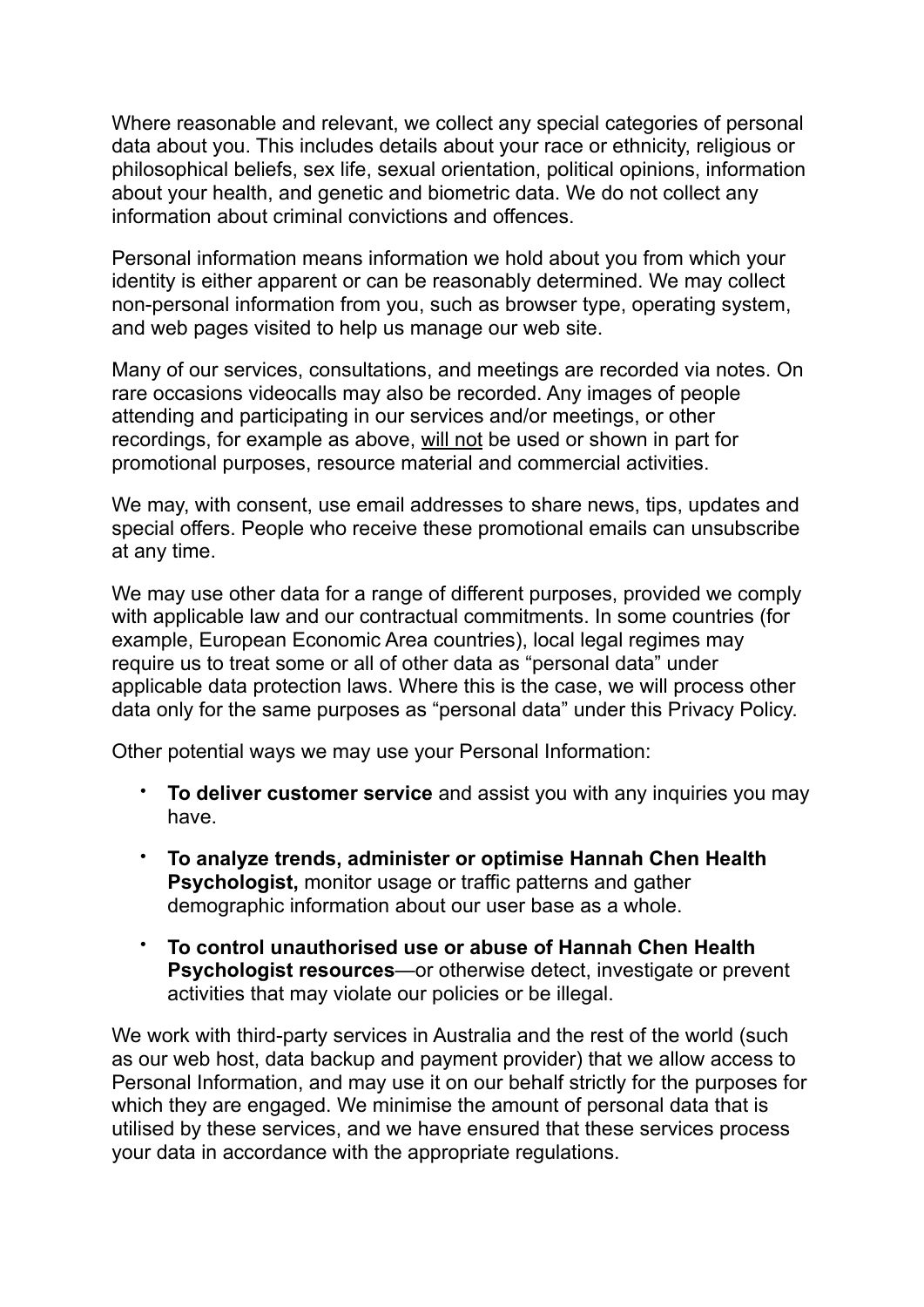## **HOW WE COLLECT AND HOLD PERSONAL INFORMATION**

We directly collect Personal Information if you send an enquiry to us from our website, get in touch with us by chat, email, or phone. We may also collect some Personal Information if you engage with us through a mutual associate referral.

We use cookies and other internet technologies to manage our website, social media pages and certain online products and services. We do not use these technologies to collect or store personal information unless you have opted in to such a feature.

Our internet server logs the following information which is provided by your browser for statistical purposes only:

- The type of browser and operating system you are using
- Your Internet Service Provider and top level domain name
- The address of any referring website; and
- Your computer's IP address.

All this information is used by Hannah Chen Health Psychologist for aggregated statistical analyses or systems administration purposes only. No attempt will be made to identify users of their browsing activities, except where required by or under law.

## **COOKIES**

A "cookie" is a packet of information that allows the Company server to identify and interact more effectively with your computer.

When you access our web site, we send you a temporary or "session cookie" that gives you a unique identification number. A different identification number is sent each time you use our website. Cookies do not identify individual users, although they do identify a user's Internet browser type and your Internet Service Provider. Shortly after you end your interaction with our website, the cookie expires. This means it no longer exists on your computer and therefore cannot be used for further identification or access to your computer.

Without cookies certain personalised services cannot be provided to users of our website, accordingly you may not be able to take full advantage of all of the Company website features if cookies have been disabled.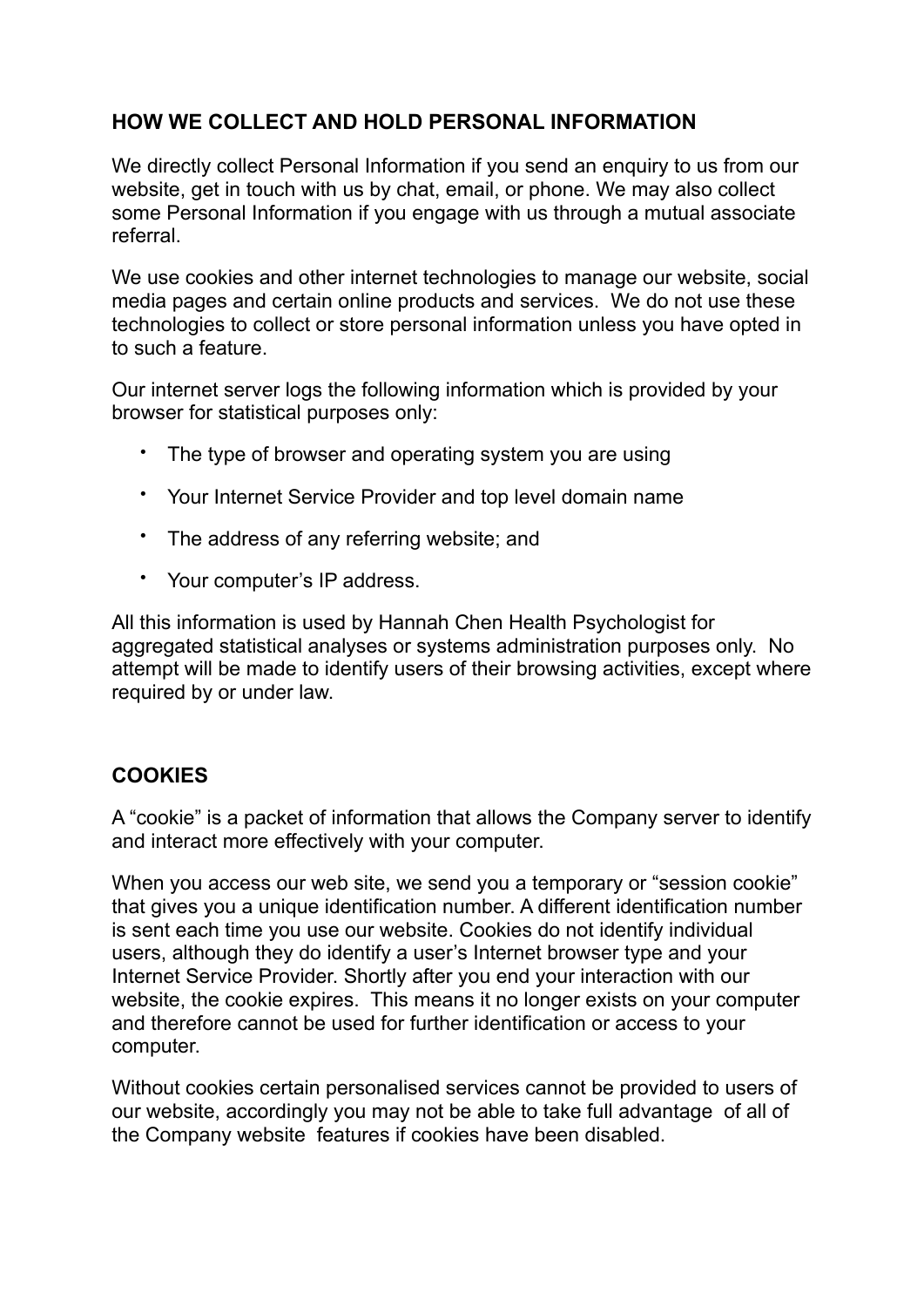## **LINKS TO OTHER SITES**

The Hannah Chen Health Psychologist website may contain links to other external sites. We are ultimately not responsible for the privacy practises or the content of such external websites. We encourage you to read and understand the privacy policies on those websites prior to providing any information to them.

#### **THE PURPOSES FOR WHICH WE COLLECT, HOLD, USE AND DISCLOSE PERSONAL INFORMATION**

We use personal information you provide only for purposes consistent with the reason you provided it, or for a directly related purpose. Generally we will not use your personal information to market to you unless we have either your implied or express consent but in situations where it is impractical to obtain your prior consent, we will ensure you have an ability to opt out of such future communications.

We do not share your personal information with other organisations unless you give us your express consent, or where sharing is otherwise required or permitted by law, or where this is necessary on a basis to enable our contractors to perform specific functions.

Generally, Hannah Chen Health Psychologist will collect personal information directly from you, and only to the extent necessary to provide a product or service, or to carry out our internal administrative operations.

We may collect personal information from you when:

- You fill in an application form, or register for a service or event;
- Acquire goods or services through our website;
- Deal with us over the telephone;
- E-mail us;
- Ask us to contact you after visiting our website; or
- Have contact with us in person.

You may also be able to transact with us anonymously or use a pseudonym where this is lawful and practicable. We will collect personal information from you by lawful and fair means and not in an unreasonably intrusive way.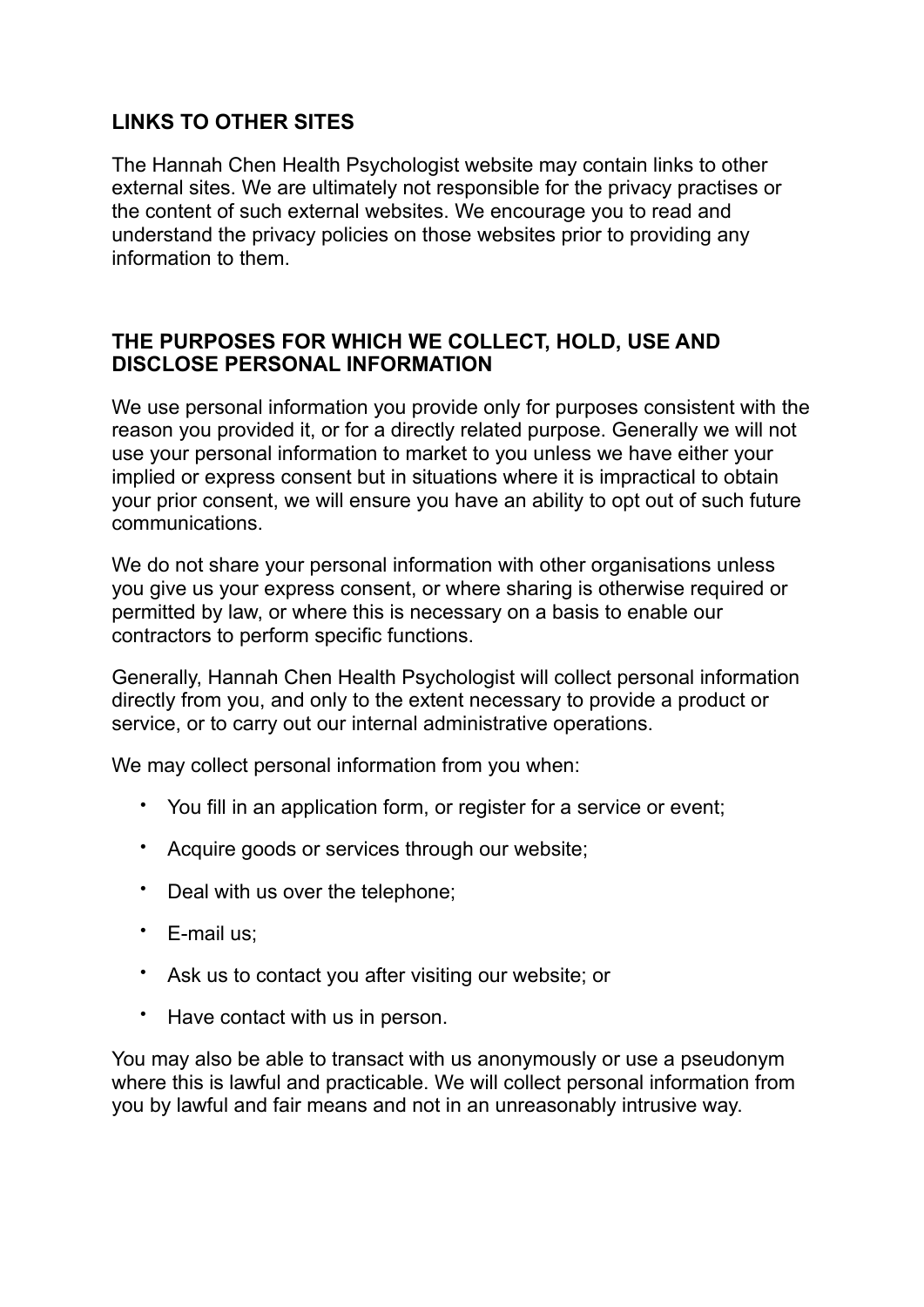We will use your personal information only for the particular purpose that you provided it, or for a directly related purpose. We may otherwise use your personal information where that other use is:

- Required or permitted by law; or
- With your express or implied consent.

## **PERSONAL INFORMATION WE COLLECT INDIRECTLY**

We indirectly collect Personal Information when someone uses our services to record data about someone other than themselves. A typical scenario would be when a healthcare professional records information about a patient.

This information can include names, genders, dates of birth, countries of birth, residential addresses, telephone numbers, email addresses, a person's emergency contacts, health insurance numbers, and patient treatment notes and records. This can include sensitive information such as health records.

This information can include names, genders, dates of birth, countries of birth, residential addresses, telephone numbers, email addresses, a person's emergency contacts, health insurance numbers, and patient treatment notes and records. This can include sensitive information such as health records.

- **Browser and hardware data**, such as IP address, type of device, operating system, browser type, screen resolution, language, device make and model, as well as the versions of the above mentioned services.
- **Cookie and tracking technology data**, which would include pages visited, time spent on pages, language preferences, and other anonymous traffic data.
- **Transaction data**, including details about your subscription, payment dates, and renewal dates.

## **DIRECT MARKETING AND YOUR PRIVACY**

From time to time we may use the personal information we collect from you to advise you of, for example, conferences, events, products and/or services, which we believe may be of interest to you. We may then contact you to let you know about these products and services and how they may benefit you. We will generally only do this with your consent and we will always give you a choice to opt out of receiving such information in the future.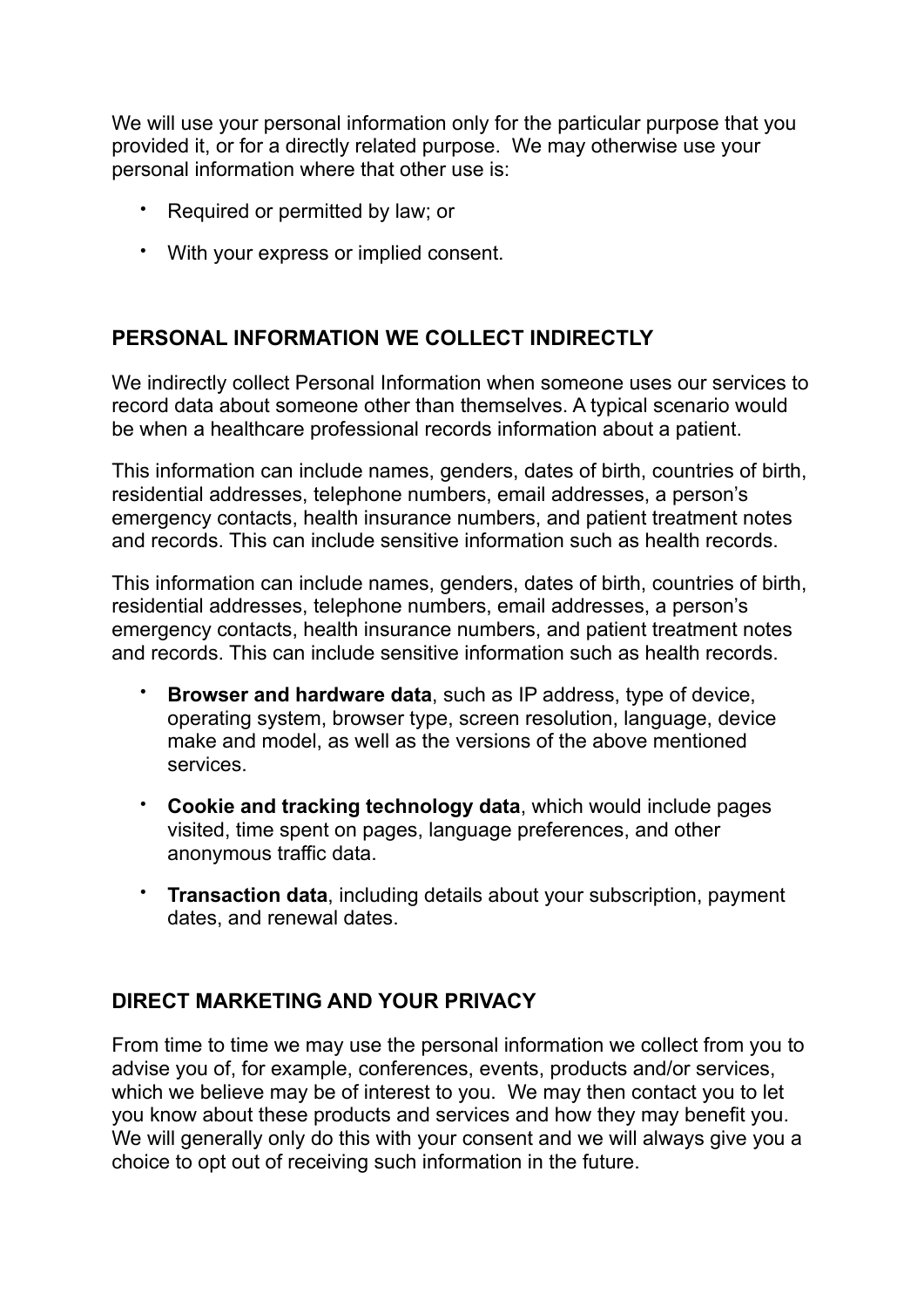#### **DIRECT MAIL**

Where we use your personal information to send you marketing information via the post we may do so with your implied consent or, if this is impracticable, we will ensure that you are provided with an opportunity to tick "opt out" box to ensure you do not receive such future communications. By not ticking a clearly displayed "opt out" box, we will assume we have your implied consent to receive similar marketing communications in the future.

## **ELECTRONIC MARKETING**

Where we use your personal information to send you marketing information by email, SMS, MMS or other electronic means we may do so with your express or implied consent. You may give us your express consent by, for example, ticking a box on an electronic or paper form where we seek your permission to send you electronic or other marketing information. Consent may be implied from our existing business relationship or where you have directly or indirectly provided us with your electronic address.

## **VIDEOS / PHOTOGRAPHS**

Images of individuals in photographs or film are treated as personal information under the Privacy Act where the person's identity is clear or can reasonably be worked out from that image. We uphold that all photographs and video footage of individuals will be used solely for Hannah Chen Health Psychologist related purposes. In accordance with the Privacy Act, an individual's consent will be sought if the photograph or video records sensitive information about the individual. Where practically possible, Hannah Chen Health Psychologist will seek the consent of individuals in other cases. If you would like to have a video or still image removed from any material, please contact us using the contact details below.

## **YOUR PRIVACY PREFERENCES AND CHOICES**

Every personalised marketing contact sent or made by Hannah Chen Health Psychologist will include a means by which customers may opt out of receiving further marketing information. You may instruct us at any time to remove any previous consent you provided to receive marketing communications from us.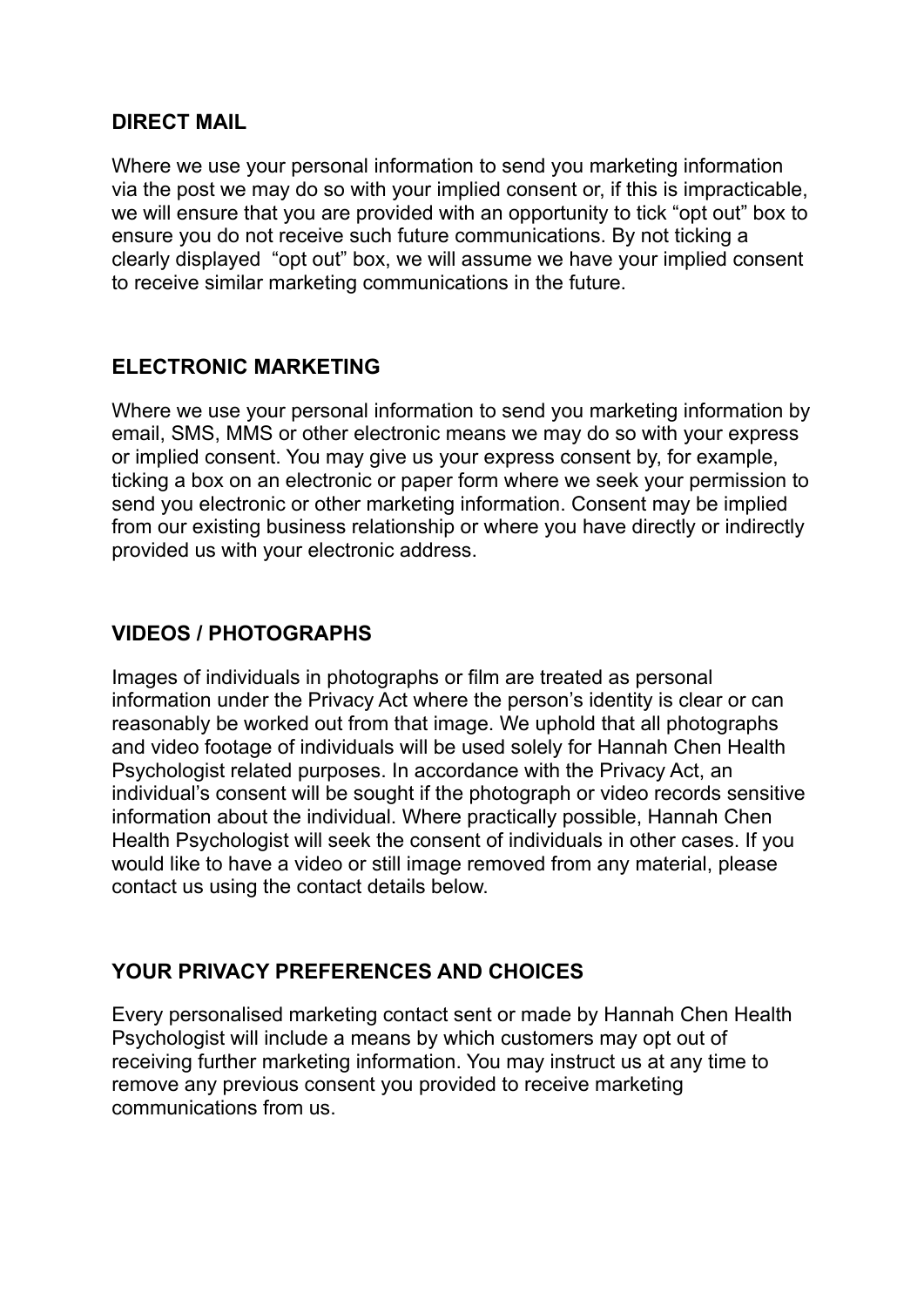#### **INFORMATION SHARING**

We have a strict duty to maintain the privacy of all personal information we hold about you. However, certain exceptions do apply. For example, where disclosure of your personal information is:

- Authorised or required by law, e.g. disclosure to various government departments and agencies such as the Australian Taxation Office, Centrelink, Child Support Agency or disclosure to courts under subpoena.
- In the public interest, e.g. where a crime, fraud or misdemeanour is committed or suspected, and disclosure against the customer's rights to confidentiality is justified.
- With your consent, this may be implied or express, verbal or written.

## **USE OF THIRD PARTY SERVICE PROVIDERS**

When we provide personal information to companies who perform services for us, such as specialist information technology companies or other contractors to the Company we require those companies to protect your personal information as diligently as we do.

## **UPDATING YOUR INFORMATION**

It is inevitable that some personal information which we hold will become out of date. We will take reasonable steps to ensure that the personal information which we hold remains accurate and, if you advise us of a change of details, we will amend our records accordingly.

## **ACCESS TO YOUR PERSONAL INFORMATION**

Hannah Chen Health Psychologist will, upon your request, and subject to applicable privacy laws, provide you with access to your personal information that is held by us. However, we ask that you identify, as clearly as possible, the type/s of information requested.

Hannah Chen Health Psychologist will deal with your request to provide access to your personal information in a reasonable time of receipt of your request. Hannah Chen Health Psychologist will not charge you for lodging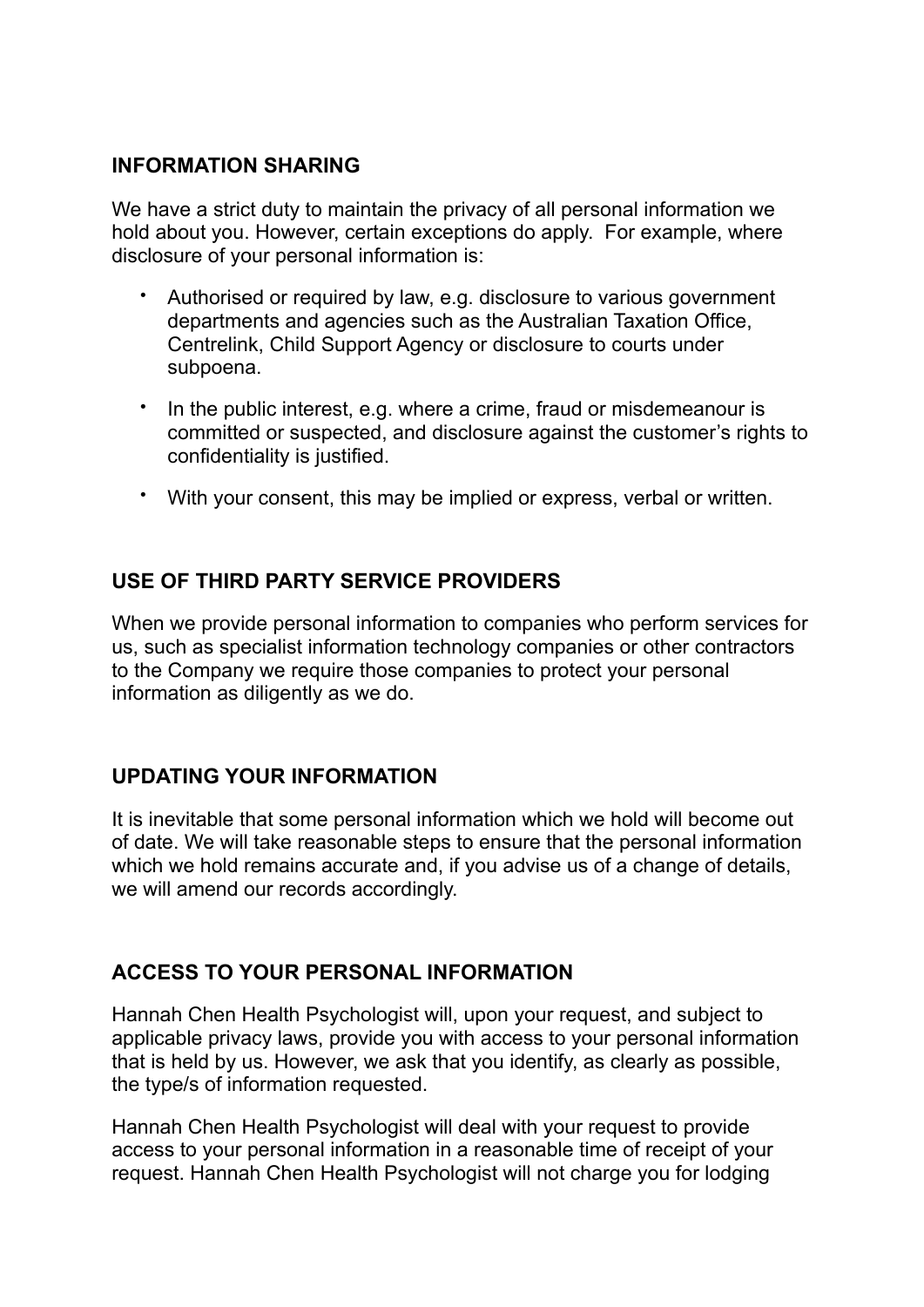such a request but we may recover from you our reasonable costs incurred in supplying you with access to this information.

You can request access to the Personal Information you have provided to us, via email. This enables you to receive a copy of the data and to check that we are lawfully processing it.

If you think there's a problem with the Personal Information we hold about you, you will either have the tools available to make these changes, or you can request a correction. This enables you to have any incomplete or inaccurate data we hold about you corrected (though we may need to verify the accuracy of the new data you provide to us).

If you want to request erasure of your Personal Information, we'll take all reasonable steps to do so unless we are required to keep it for legal reasons, which will be notified to you, if applicable, at the time of your request. As we only collect information that is required, it is likely that revoking your consent will limit the functionality of your service.

Should you require to move your data to another service, you may request the transfer of your data (including Personal Information) to you or to a third party. We will provide to you, or a third party that you have chosen, your data in a structured, commonly used, machine-readable format.

You may withdraw consent at any time where we are relying on consent to process your Personal Information. However, this will not affect the lawfulness of any processing carried out before you withdraw your consent. If you withdraw your consent, we may not be able to provide certain products or services to you. This will be notified to you at the time of your request if applicable.

## **EXCEPTIONS**

Your right to access your personal information is not absolute. In certain circumstances, the law permits us to refuse your request to provide you with access to your personal information, such as circumstances where:

- Access would pose a serious threat to the life or health of any individual;
- Access would have an unreasonable impact on the privacy of others;
- The request is frivolous or vexatious;
- The information relates to a commercially sensitive decision making process;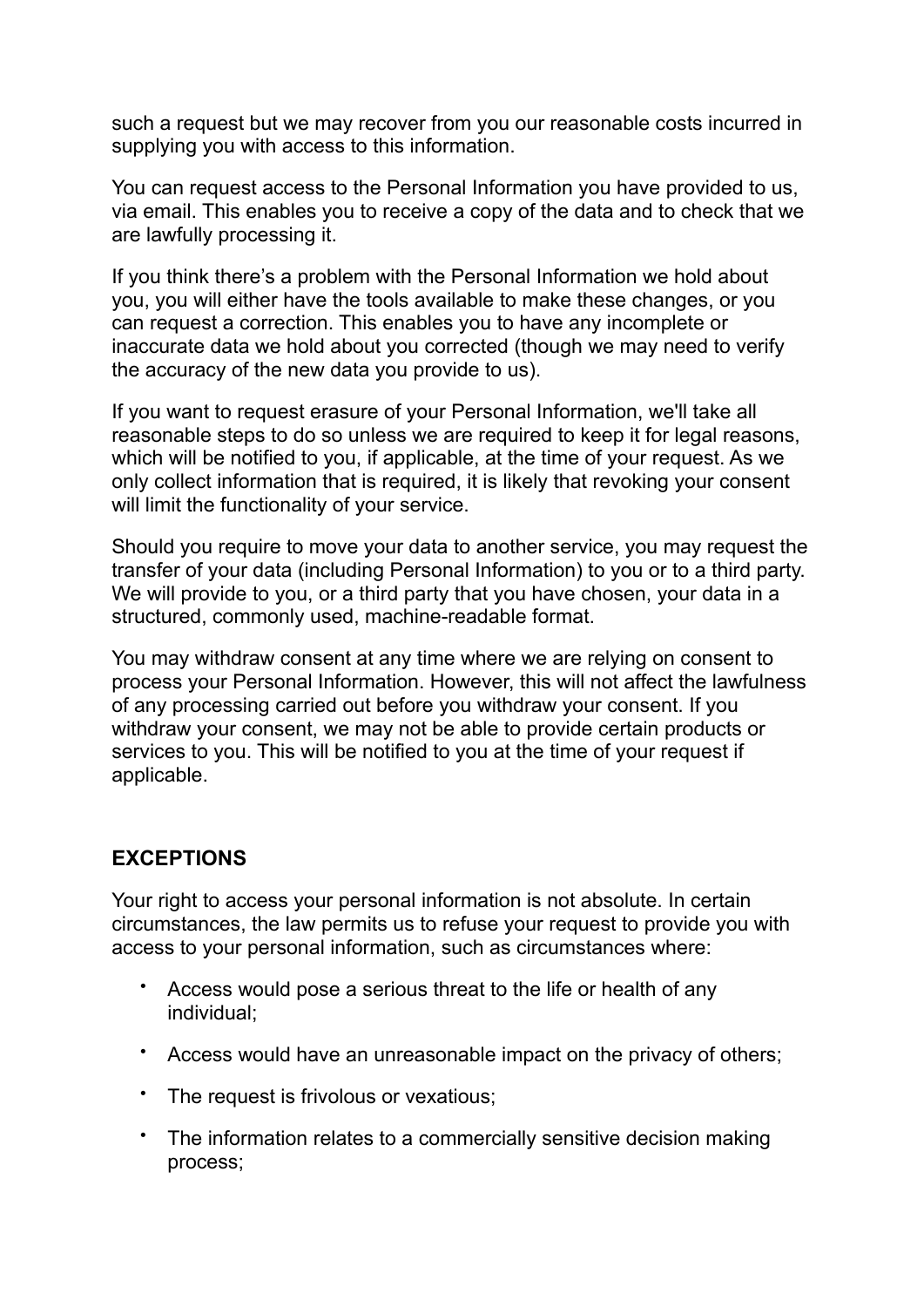- Access would be unlawful; or
- Access may prejudice enforcement activities, a security function or commercial negotiations.

#### **FREEDOM OF INFORMATION LAWS**

In addition to privacy laws, you may have rights to access your personal information contained in certain Company documents. Details on how to apply for access to these documents are contained in the Freedom of Information Act 1982 (FOI Act).

#### **SECURITY**

All reasonable steps will be taken to keep secure any personal information, which is held or transmitted. Security measures are taken to protect your information from misuse, interference and loss and from unauthorised access, modification or disclosure.

Where we have given you, or where you have chosen security codes (e.g username, password, memorable word or PIN), which enable you to use any online service, you are responsible for keeping these security details confidential.

On an annual basis, Hannah Chen Health Psychologist will perform a periodic technical and nontechnical evaluation that establishes the extent to which our business associate's security policies and procedures meet the security guidelines of the Office of Australian Information Commission for the Australian Privacy Principles.

The public internet is not a secure method of transmitting information. Accordingly, no responsibility is accepted for the security of information you send to or receive from us over the internet or for any unauthorised access or use of that information.

Should Hannah Chen Health Psychologist discover a breach of data held, reasonable steps will be taken to notify those affected by the breach as soon as possible including how the breach occurred, possible effect and data affected, time of breach/es and remedies taken in accordance with Notifiable Data Breaches (NDB) scheme. To the extent permissible at law, in the event that there is a breach and indirectly collected information is at risk, we will follow the same protocol, however the affected Customers (rather than the individuals) will be notified instead.